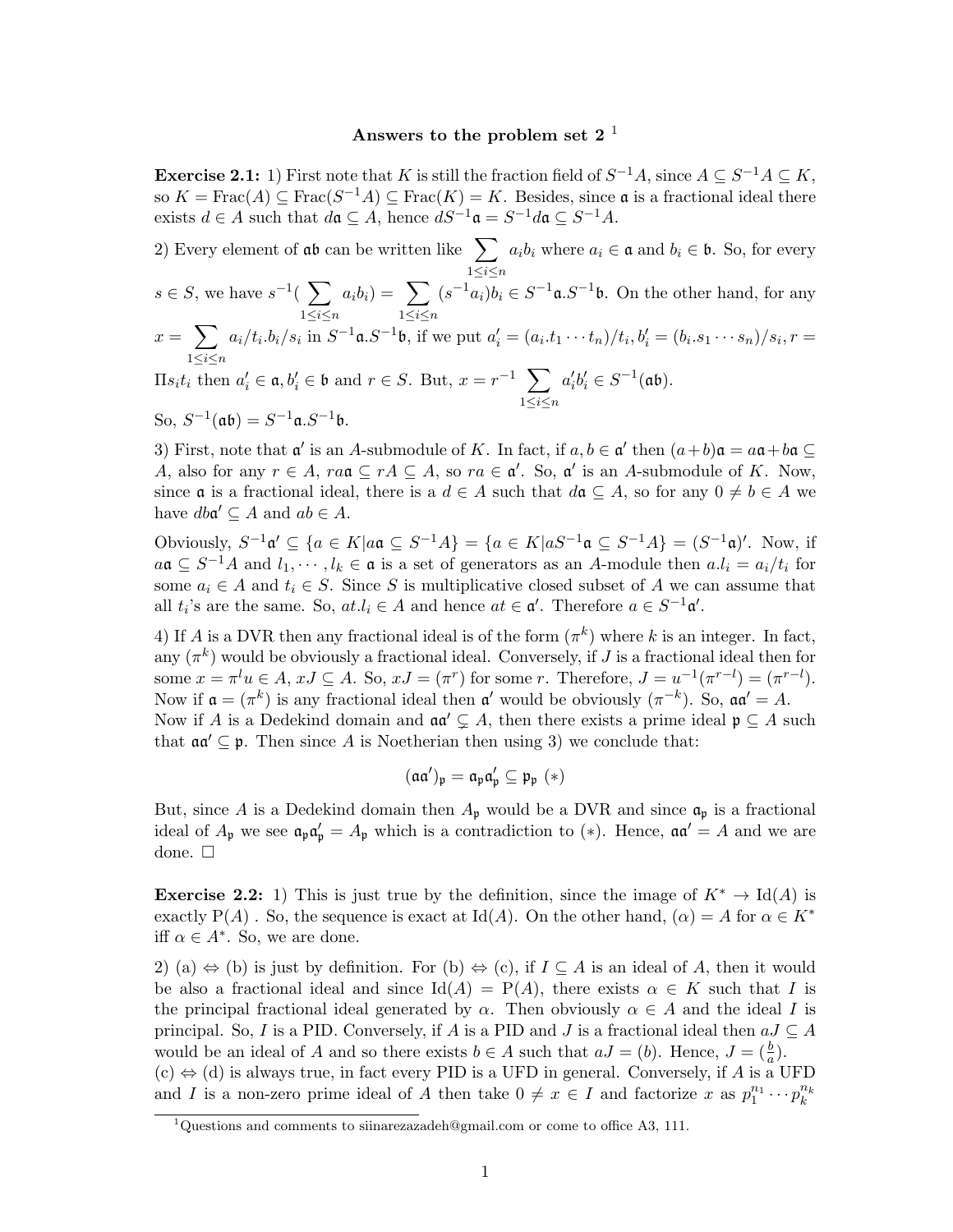where  $p_i$  are prime elements of A then since I is prime one of the  $p_i$ 's must lie inside I. But since A is a Dedekind domain each non-zero prime is maximal, so I must be  $(p_i)$  for some *i*. If *I* is not prime and  $I = \mathfrak{p}_1^{n_1} \cdots \mathfrak{p}_k^{n_k}$  is a factorization of *I* into prime ideals then each  $\mathfrak{p}_i$  is principal as we discussed above. If  $\mathfrak{p} = (a_i)$  then we have  $I = (a_1^{n_1} \cdots a_k^{n_k})$ .  $\Box$ 

Exercise 2.3: 1) Define  $\alpha : \mathbb{Z}[X] \to \mathbb{Z}[\sqrt{m}]$  as  $\alpha(P) := P(\sqrt{m})$ . We first check that  $\alpha$  is a Z-algebra homomorphism. Note that:  $\alpha(P+Q) = P(\sqrt{m}) + Q(\sqrt{m}) = \alpha(P) + \alpha(Q)$ , also  $\alpha(P,Q) = (PQ)(\sqrt{m}) = P(\sqrt{m}).Q(\sqrt{m}) = \alpha(P).\alpha(Q)$ .  $\alpha$  is obviously surjective, since  $\alpha(a + bX) = a + b\sqrt{m}$ . On the other hand,  $X^2 - m$  lies in the kernel of  $\alpha$ , so we would  $\alpha(a + bX) = a + b\sqrt{m}$ . On the other hand,  $X = m$  hes in the kerner of  $\alpha$ , so we would<br>have the induced map  $\phi : \mathbb{Z}[X]/(X^2 - m) \to \mathbb{Z}[\sqrt{m}]$ . Now, any element in  $\mathbb{Z}[X]/(X^2 - m)$ would be like  $a + bX + (X^2 - m)$ . Also,  $\phi(\overline{a+bX}) = a + b\sqrt{m}$ , but since m is square free and also not equal to 1,  $a + b\sqrt{m}$  cannot be zero for any  $a, b \in \mathbb{Z}$ , so  $\phi$  is injective.

Obviously, **p** is a prime ideal of  $\mathbb{Z}$ , since if  $ab \in \mathfrak{p} \subseteq P$  for  $a, b \in \mathbb{Z}$ , then since P is prime a or b must lie inside P and consequently, a or b would lie inside p. Now, notice that  $\mathbb{Z}[\sqrt{m}]$  is integral over  $\mathbb{Z}$ . Hence, for any  $0 \neq x \in P$ , there exist a minimal natural number *n* and  $a_1, a_2, \dots, a_n \in \mathbb{Z}$  such that  $x^n + a_1 x^{n-1} + a_2 x^{n-2} + \dots + a_n = 0$ .  $a_n$ cannot be zero, since,  $\mathbb{Z}[\sqrt{m}]$  is a domain and n is the least natural number which the non-zero element x is a root of a monic ploynomial with cofficients in  $\mathbb{Z}$ . But this way,  $a_n = -(x^n + a_1x^{n-1} + a_2x^{n-2} + \cdots + a_{n-1}x)$  would lie inside both Z and P. So, p would be non-zero.

2,3) A is a finite over Z, so  $A/P$  is finite over  $\mathbb{F}_p$ . Now, if  $0 \neq x \in A/P$  then since  $A/P$  is a finite vector space over  $\mathbb{F}_p$ , there exists a minimal natural number n and  $a_1, \dots, a_n \in \mathbb{F}_p$ , such that  $x^n + a_1x^{n-1} + a_2x^{n-2} + \cdots + a_n = 0$ .  $a_n$  is not zero because of the way we chose n and also  $A/P$  is a domain, so:

$$
x[(x^{n-1} + a_1x^{n-2} + a_2x^{n-3} + \cdots + a_{n-1})(-a_n)^{-1}] = 1
$$

Hence  $A/P$  is a field and therefore P is maximal. In fact, we proved that every non-zero prime ideal of A is maximal. Now, A is a Noetherian domain which every non-zero prime ideal is maximal, so by the definition of a Dedekind domain, A is a Dedekind domain iff it is integrally closed.  $\square$ 

Exercise 2.4: 1)  $\text{Frac}(A) = \mathbb{Q}(\sqrt{A})$  $\overline{-5}$ , so because of the exercise 2.3 we just need to prove that the integral closure of A in  $\mathbb{Q}(\sqrt{-5})$  is just A. So, take  $\alpha = r + s\sqrt{-5}$  with  $r, s \in \mathbb{Q}$ integral over A. Then we have:

$$
\alpha = r + s\sqrt{-5} \Rightarrow (\alpha - r)^2 = -5s^2 \Rightarrow \alpha^2 - 2r\alpha + r^2 + 5s^2 = 0
$$

So,  $\alpha$  is a root of  $f(x) = x^2 - 2rx + r^2 + 5s^2 \in \mathbb{Q}[X]$ . Notice that s cannot be zero when  $\alpha$ is not in A, so  $\alpha$  does not belong to  $\mathbb{Q}$ , and 2 is the smallest degree of a polynomial with cofficients in  $\mathbb Q$  such that  $\alpha$  could be a root of. Now, if  $\overline{\alpha} = r - s\sqrt{-5}$ , then  $\overline{\alpha}$  would be also a root of f. So,  $\alpha$  and  $\overline{\alpha}$  are both integral over  $\mathbb{Z}[\sqrt{-5}]$  and hence over  $\mathbb{Z}$ . But, as we already know if  $A \subseteq B$  is an extension of rings, then the integral elemenets of A in B would form a ring. So,  $2r = \alpha + \overline{\alpha}$  and  $\alpha \cdot \overline{\alpha} = r^2 + 5s^2$  are both integral over Z. But, they are rational numbers and  $\mathbb Z$  is integrally closed, so they must belong to  $\mathbb Z$ . So,  $r = \frac{a}{2}$  with  $a \in \mathbb{Z}$  and also we can write s as  $\frac{p}{2}$  $\frac{p}{2q}$  where  $p, q \in \mathbb{Z}$  and  $(p, q) = 1$ . Then we have

$$
4q^2|a^2q^2 + 5p^2 \Rightarrow q^2|5p^2 \Rightarrow q^2|5 \Rightarrow q = 1
$$